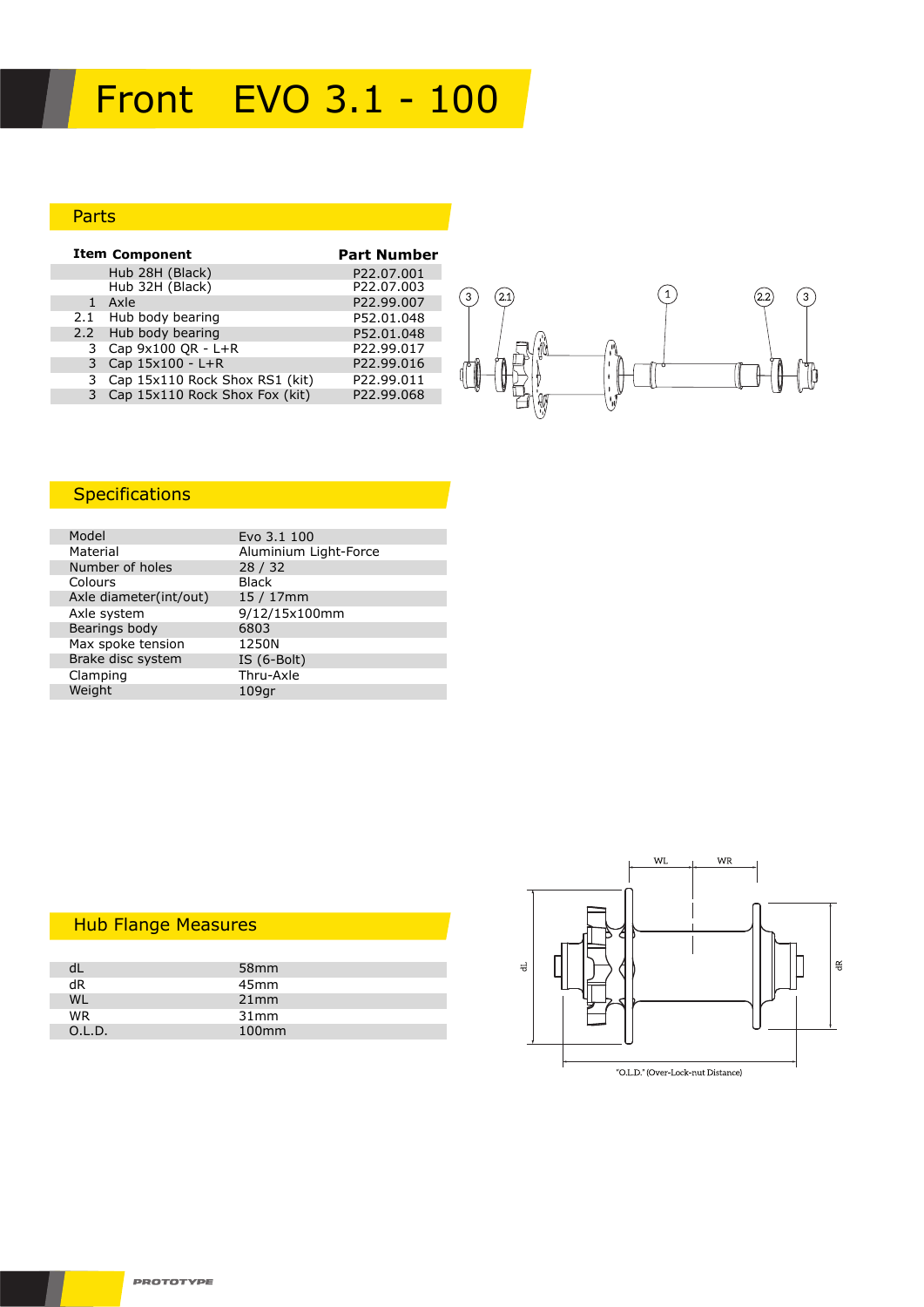# Front EVO 3.1 - 110

### Parts

| <b>Item Component</b>                          | <b>Part Number</b> |
|------------------------------------------------|--------------------|
| Hub 28H (Black)                                | P22.24.001         |
| Hub 32H (Black)                                | P22.24.002         |
| Axle                                           | P22.99.009         |
| 2.1 Hub body bearing                           | P52.01.050         |
| 2.2 Hub body bearing                           | P52.01.050         |
| 3 Cap 15x110 Fox - L                           | P22.99.102         |
| 3 Cap 15x110 Fox - R                           | P22.99.106         |
| 3 Cap 15x110 Rock Shox RS1 (1 pc)              | P22.99.112         |
| 3 Cap 15x110 Rock Shox No RS1 (L+R) P22.99.111 |                    |



### **Specifications**

| Model                  | Evo 3.1 Boost 110     |
|------------------------|-----------------------|
| Material               | Aluminium Light-Force |
| Number of holes        | 28/32                 |
| Colours                | <b>Black</b>          |
| Axle diameter(int/out) | $15/17$ mm            |
| Axle system            | 15x110mm              |
| Bearings body          | MR17287               |
| Max spoke tension      | 1250N                 |
| Brake disc system      | IS $(6-Bolt)$         |
| Clamping               | Thru-Axle             |
| Weight                 | 137gr                 |

|           | 58 <sub>mm</sub>  |  |
|-----------|-------------------|--|
| dR        | 58 <sub>mm</sub>  |  |
| WI        | 24mm              |  |
| <b>WR</b> | 33mm              |  |
| O.L.D.    | 110 <sub>mm</sub> |  |

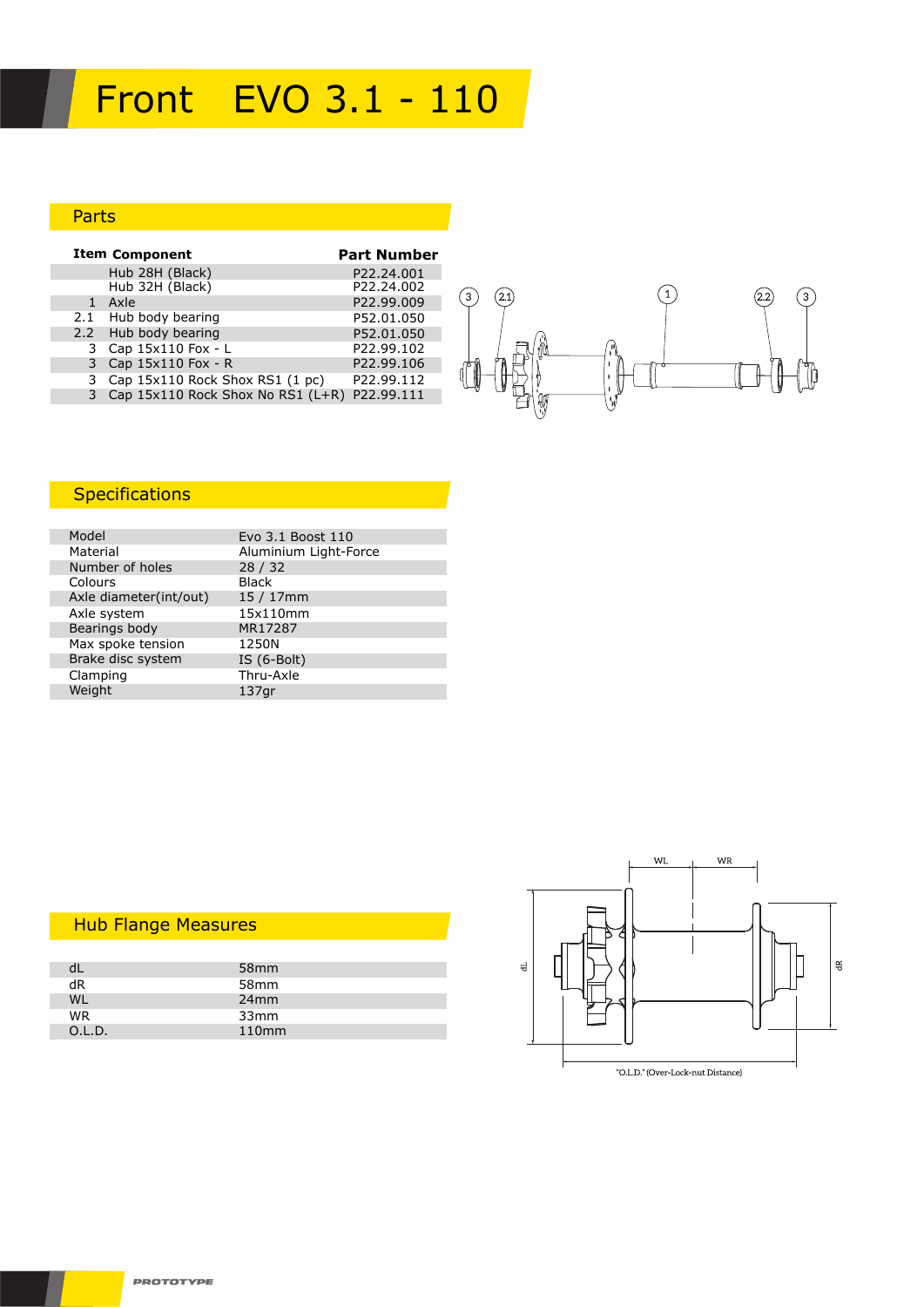# Rear EVO 3.1 - 135/142

### Parts

|                | <b>Item Component</b>          | <b>Part Number</b>     |
|----------------|--------------------------------|------------------------|
|                | Hub 28H (Black)                | P22.07.006             |
|                | Hub 32H (Black)                | P22.07.005             |
| 1              | Axle                           | P22.99.008             |
| 2.1            | Hub body bearing               | P52.01.041             |
| 2.2            | Hub body bearing               | P52.01.059             |
| 3              | Cap 10x135                     | Consult                |
| 3              | Cap 12x142 - (Shimano)         | P <sub>22.99.020</sub> |
| 3              | Cap 12x142 - (Sram XD)         | P22.99.022             |
| $\overline{4}$ | Clip seal/ Lock                | P22.99.065             |
| 5              | Spacer hub body - freewheel Sh | P22.99.047             |
| 5              | Spacer hub body - freewheel XD | P22.99.048             |
| 6              | Freewheel Shimano, Sram 10/11S | P22.99.042             |
| $6.1 + 6.2$    | Pawls + Spring (set)           | P <sub>22.99.026</sub> |
| 6.2            | Pawls (3pcs)                   | P22.99.039             |
| 6.3            | Bearing (1pc)                  | P52.01.054             |
| 6.4+6.5        | Spacer freewheel Shimano (set) | P22.99.128             |
| 6.6            | Clip seal/ lock                | P <sub>22.99.028</sub> |
| 6.7            | Ruber seal                     | P <sub>22.99.030</sub> |
| 7              | Freewheel Sram XD              | P <sub>22.99.104</sub> |
| 7.1+7.2        | Pawls + Spring (set)           | P22.99.026             |
| 7.2            | Pawls (3pcs)                   | P22.99.039             |
| 7.3            | Bearing (1pc)                  | P52.01.041             |
| 7.4            | Spacer freewheel Sram XD (set) | P22.99.129             |
| 7.7            | Ruber seal                     | P <sub>22.99.030</sub> |
|                |                                |                        |
|                | Lubricant freewheel            | P <sub>22.99.002</sub> |







### **Specifications**

| Model                  | Evo 3.1 135-142                      |
|------------------------|--------------------------------------|
| Material               | Aluminium Light-Force                |
| Number of holes        | 28/32                                |
| Colours                | <b>Black</b>                         |
| Axle diameter(int/out) | $12/15$ mm                           |
| Axle system            | 10x135 / 12x142mm                    |
| Bearings body          | 6802 (L) / 6902 (R)                  |
| Bearing - freewheel Sh | 2x MR15267                           |
| Bearing - freewheel XD | 3x 6802                              |
| Freewheel System       | Shimano / Sram 10-11S or Sram XD     |
| Max spoke tension      | 1250N                                |
| Brake disc system      | IS $(6-Bolt)$                        |
| Sealing                | Dust cap, washer and rubber lip seal |
| Clamping               | Thru-Axle                            |
| Weight                 | 239ar                                |
|                        |                                      |

|        | 58 <sub>mm</sub> |  |
|--------|------------------|--|
| dR     | 45 <sub>mm</sub> |  |
| W۱     | 31mm             |  |
| WR.    | 19mm             |  |
| O.L.D. | 135/142mm        |  |